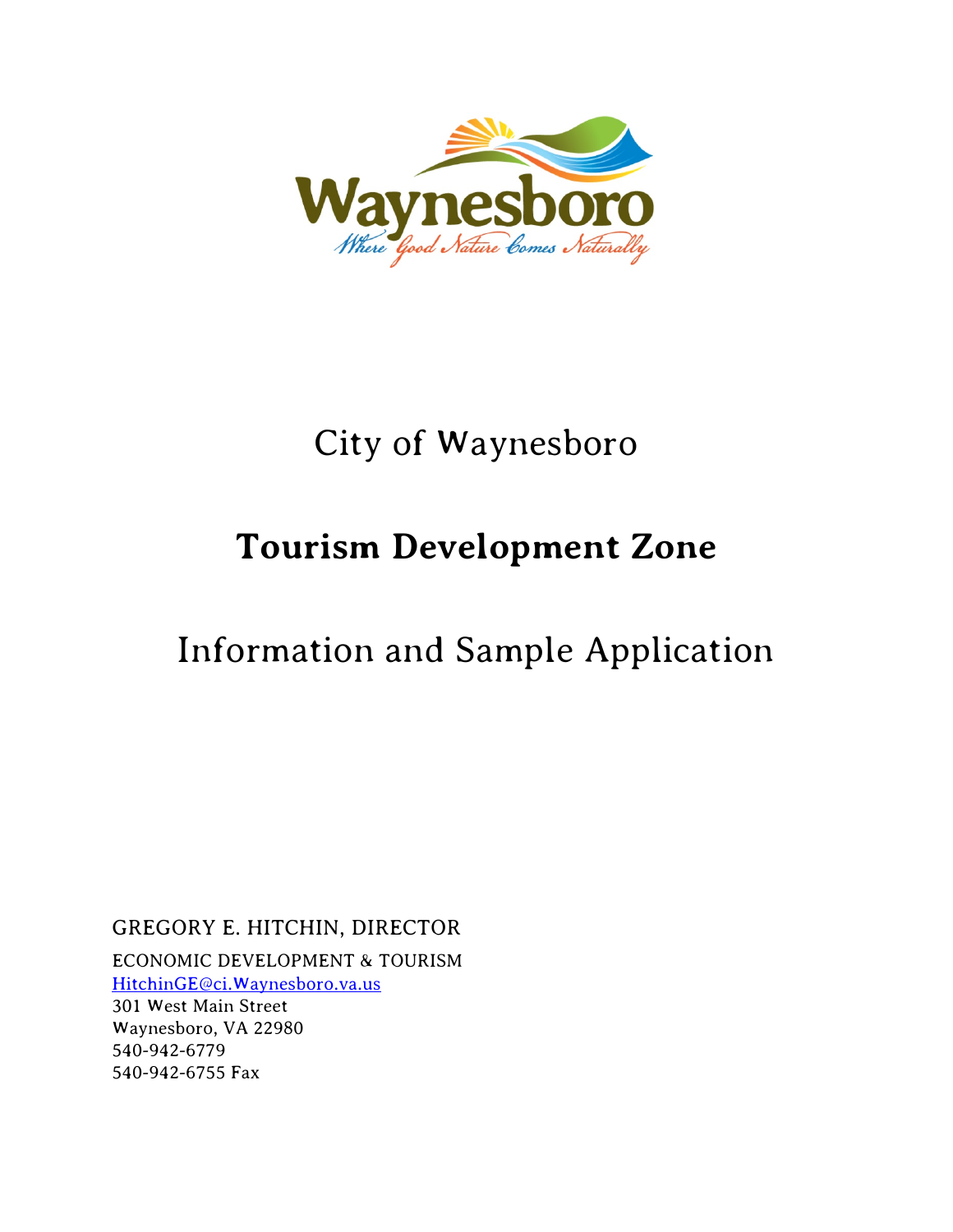#### **Contents**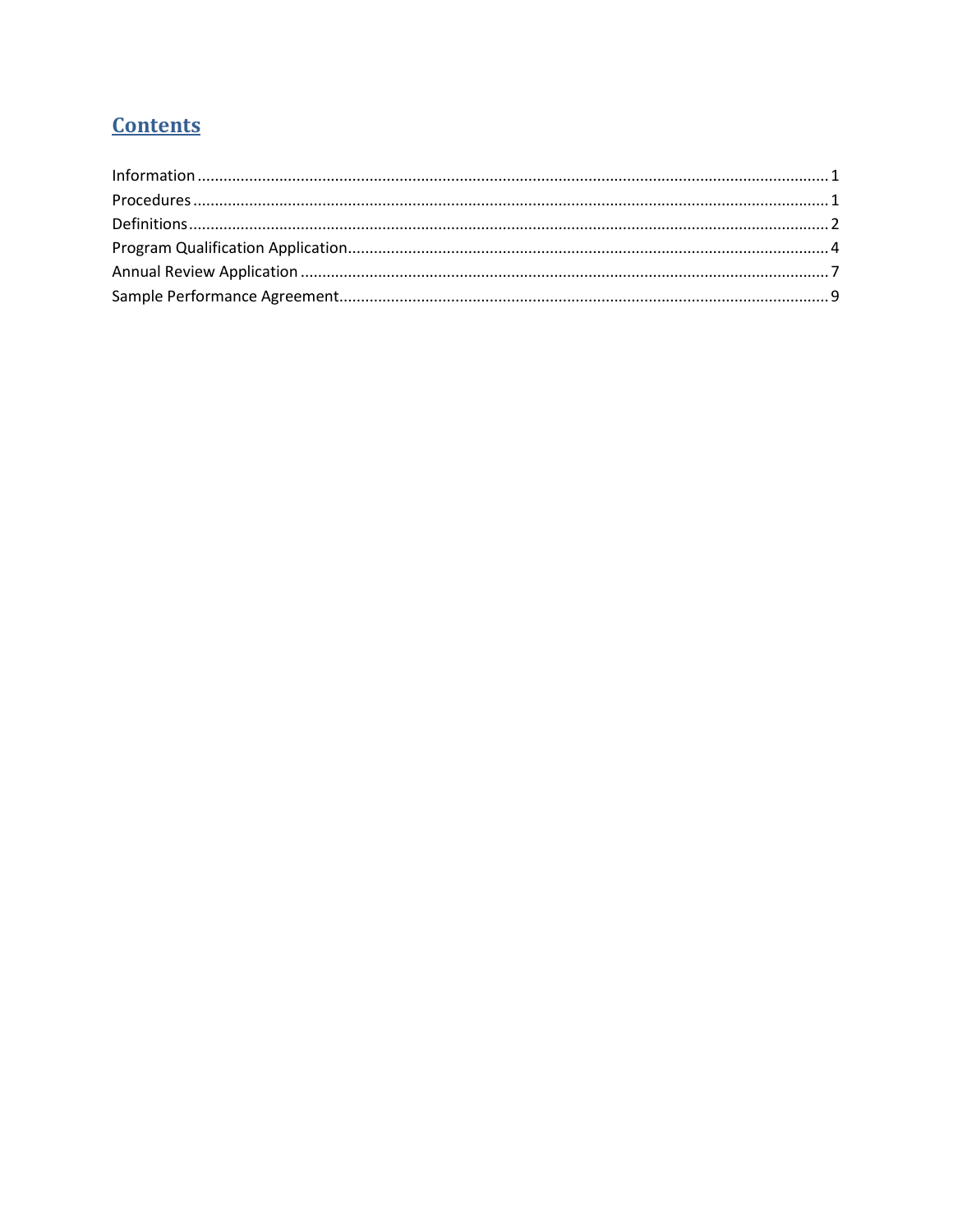#### **Information**

A Tourism Development Zone (TDZ) is a designated geographic area of the city identified for increased growth in tourism-related businesses. Targeted businesses, identified using the North America Industry Classification System (NAICS) code, may be eligible for special incentives based on business criteria. In the City of Waynesboro there are three (3) designated areas: Downtown, East Main Street, and Interstate. Please refer to the maps, qualified business criteria, and possible incentives for each area by visiting [http://www.waynesborobusiness.com/Tourism-Development-Zone.aspx.](http://www.waynesborobusiness.com/Tourism-Development-Zone.aspx) An address search feature and detailed maps are available at<http://www.waynesboro.va.us/161/GIS> .

#### <span id="page-2-0"></span>**Procedures**

A new or existing (prior to January 2013) Tourism Business (see definition beginning on page 2) may apply to become a Qualified Tourism Business. Please complete or download all forms from [http://www.waynesborobusiness.com/Tourism-Development-Zone.aspx.](http://www.waynesborobusiness.com/Tourism-Development-Zone.aspx)

#### **To apply:**

- 1. Prepare a letter or email of interest to the Waynesboro Economic Development Authority (EDA) stating your desire to submit an application and possibly receive TDZ benefits. The letter should be addressed to the Director of Economic Development and Tourism and briefly discuss your businesses capital investment and employment plans.
- 2. Meet with the Waynesboro Office of Economic Development and Tourism to describe your interest.
- 3. Complete the online application and worksheets (pages 3 and 4), print and sign. Mail or deliver the application and any requested attachments to the Economic Development office at 301 West Main Street by the first of the month for consideration at the next EDA meeting. Regular meetings are held the second Friday of each month.
- 4. The EDA will review your application at the next regularly scheduled meeting. You may be asked to attend the meeting to review your plan.
- 5. If the EDA approves your application a performance agreement will be drafted for your signature.
- 6. To remain eligible for ongoing inclusion in the program, annually submit a tourism zone program review application (pages 7 & 8 of this information packet) to the Waynesboro Commission of Revenue on or before March first (1) of each year of the incentive period.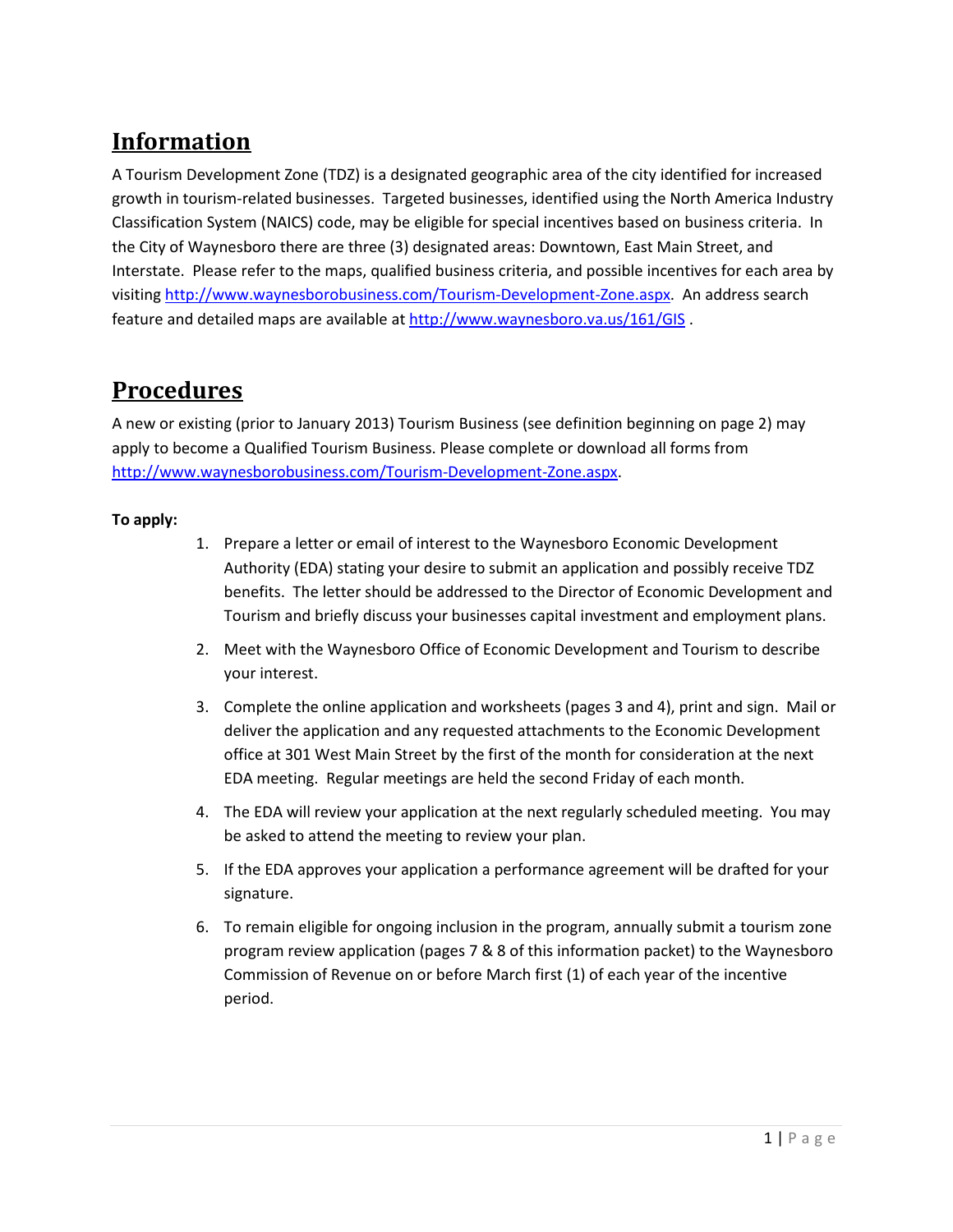### <span id="page-3-0"></span>**Definitions**

*Business* means any corporation, partnership, electing small business, corporation, limited-liability company or sole proprietorship authorized to conduct business in the Commonwealth of Virginia. The term "Business" does not include organizations that are exempt from state income tax on all income **except** unrelated business taxable income as defined in the Internal Revenue Code, Section 512; nor does it include homeowner associations as defined in the Internal Revenue Code, Section 528.

*Capital Investments* means money used by a Tourism Business to purchase Fixed Assets, **not** money used for day-to-day operating expenses.

*Full Time Equivalent (FTE)* employees is the total number of full time (40 hours per week) and part time employees (20-30 hours per week) where full time employees are counted as one (1) and part time employees are counted as one-half (1/2).

*Existing Tourism Business* means a tourism-related business that was actively engaged in the conduct of trade or business in the City prior to an area being designated as a Tourism Development Zone, pursuant to this Article.

*Internal Revenue Code* means the Internal Revenue Code of 1986, as amended, Title 26 of the United States Code.

*North American Industry Classification System (NAICS)* is the standard used by Federal statistical agencies in classifying business establishments for the purpose of collecting, analyzing, and publishing statistical data related to the U.S. business economy. To determine your business NAICS refer to the U.S. Census website @<http://www.census.gov/eos/www/naics>

*New Tourism Business* means a Tourism Business not already existing within the City prior to an area being designated as a Tourism Development Zone, pursuant to this Article.

*Qualified Tourism Business* means a Tourism Business that has met the qualifications set forth in Chapter 38, Title 58.1 of the Code of Virginia of 1950, as amended and described herein, and continues to meet such qualifications as required by this Article.

**SWaM:** The Small, Women-owned, and Minority-owned Business certification program is a state program of the Commonwealth of Virginia, intended to enhance procurement opportunities for these types of businesses. For more information and to be certified, visit [http://www.dmbe.virginia.gov/.](http://www.dmbe.virginia.gov/)

*Tourism Business* means a Business whose primary purpose is to establish a desirable destination to attract tourists from outside of the community and create an environment for those visitors that will deliver a memorable experience or promote educational opportunities while increasing travel-related revenue. Each zone area has specific business types for qualification.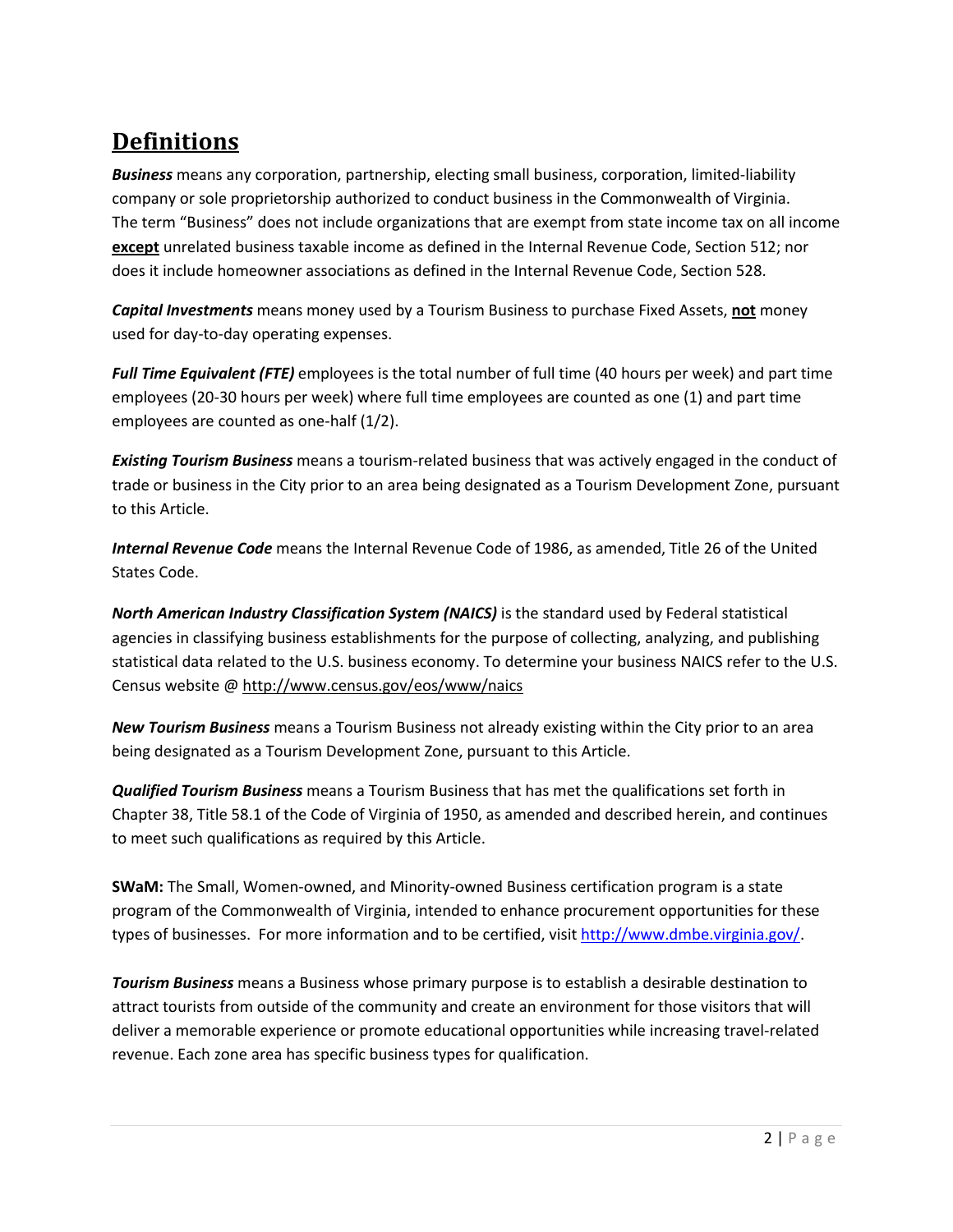*Tourism Development Zone* means a specific geographic area or areas created pursuant to Chapter 38, Title 58.1 of the Code of Virginia of 1950, as amended, to foster the development and expansion of tourism-related businesses in the City.

*Tourism Zone Program Qualification Application* means an application available from the Waynesboro Economic Development office to qualify to receive Tourism Development Zone incentives established by this Article.

*Waynesboro Tourism Zone Locations:* there are three (3) designated areas: Downtown, East Main Street, and Interstate. Please refer to the overview map below and zone found at [http://www.waynesborobusiness.com/Tourism-Development-Zone.aspx.](http://www.waynesborobusiness.com/Tourism-Development-Zone.aspx)

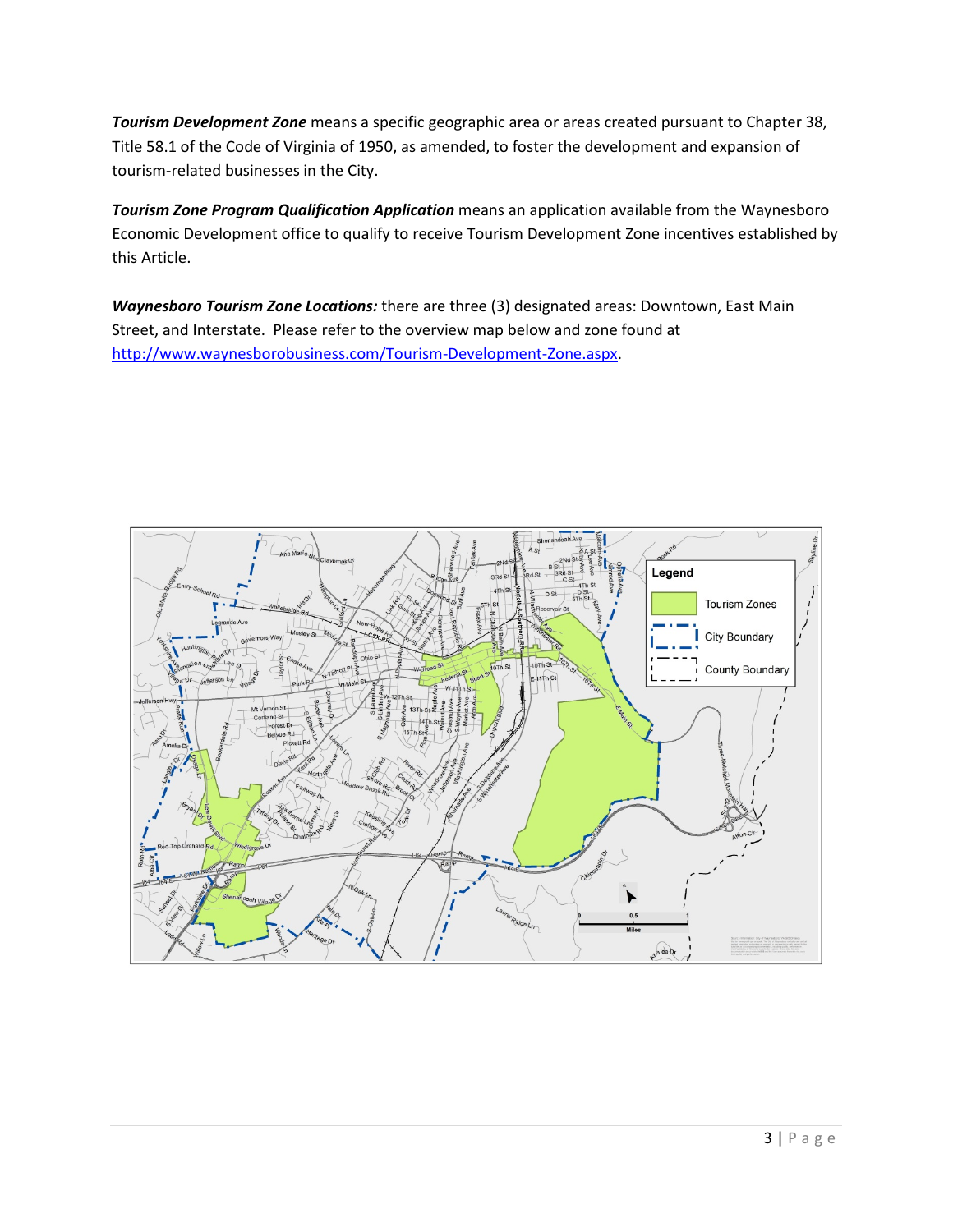### <span id="page-5-0"></span>**Program Qualification Application** (page 1 of 3)

| 1. Tourism Zone Location: Cast Main<br>Downtown<br>Interstate                                             |
|-----------------------------------------------------------------------------------------------------------|
| 2. Business Firm Identification (FEIN): ______________                                                    |
|                                                                                                           |
|                                                                                                           |
|                                                                                                           |
| 6. Date: _____________                                                                                    |
|                                                                                                           |
| 8. Phone Number: _____________________                                                                    |
| Website: ____________________________                                                                     |
| 9. Description of qualifying business activity:                                                           |
|                                                                                                           |
|                                                                                                           |
| 10. Do you have a valid Business License with the City of Waynesboro?                                     |
| Yes _____ No ____ Date ___________                                                                        |
|                                                                                                           |
| 11. When did your business start?                                                                         |
| If business is a "Start-up" describe schedule to begin operations and attach<br>a complete business plan. |
| 12. Is your business exempt from State Income Tax?<br>Yes $\_\_$<br>$No$ $\qquad$                         |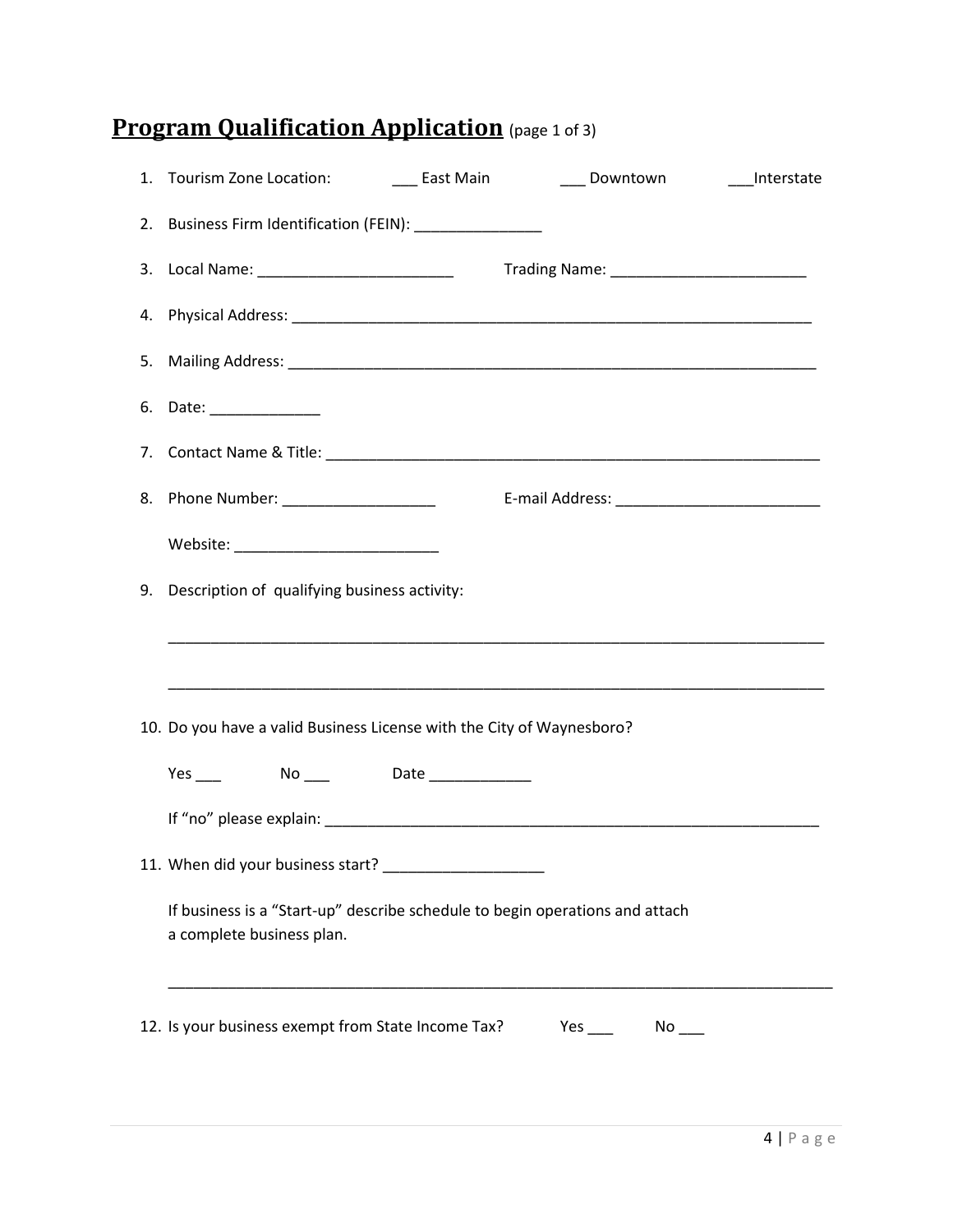|    | Qualification Criteria Worksheet (page 2 of 3)                                          |        |                     |        |             |                 |  |
|----|-----------------------------------------------------------------------------------------|--------|---------------------|--------|-------------|-----------------|--|
|    | 1. Do you own the building described on page one (1)? Yes _______________________       |        |                     |        |             | Office Use Only |  |
|    |                                                                                         |        |                     |        |             |                 |  |
|    | 3. What is the primary NAICS code for your business? ___________________________        |        |                     |        |             |                 |  |
|    | 4. Will this project be new construction or rehab of existing space?                    |        |                     |        |             |                 |  |
|    | New ___ Rehab___ Scheduled Completion Date______                                        |        |                     |        |             |                 |  |
|    | Have you discussed your plans with:                                                     |        |                     |        |             |                 |  |
|    | Architect?                                                                              |        | Yes_______ No______ |        |             |                 |  |
|    | Contractor?                                                                             |        | Yes_______ No______ |        |             |                 |  |
|    |                                                                                         |        |                     |        |             |                 |  |
|    | Engineer?                                                                               | Yes No |                     |        |             |                 |  |
|    | City Building Dept.? Yes____ No___                                                      |        |                     |        |             |                 |  |
|    | 5. What is the estimated capital investment for the first three years?                  |        |                     |        |             |                 |  |
|    |                                                                                         | Year 1 |                     | Year 2 | Year 3      |                 |  |
|    | <b>Real Estate</b>                                                                      |        |                     |        |             |                 |  |
|    | <b>Building Improvements</b>                                                            |        |                     |        |             |                 |  |
|    | Manufacturing Equipment                                                                 |        |                     |        |             |                 |  |
|    | <b>Business Equipment</b>                                                               |        |                     |        |             |                 |  |
|    | <b>Total</b>                                                                            |        |                     |        |             |                 |  |
| 6. | How many employees are you planning to employ and what is the per-hour<br>average wage? |        |                     |        |             |                 |  |
|    |                                                                                         | Year 1 | Year 2              | Year 3 | Hourly Wage |                 |  |
|    | Full Time (40 hrs/wk)                                                                   |        |                     |        |             |                 |  |
|    | Part Time (20-30 hrs/wk)<br>Part Time (less than 20)                                    |        |                     |        |             |                 |  |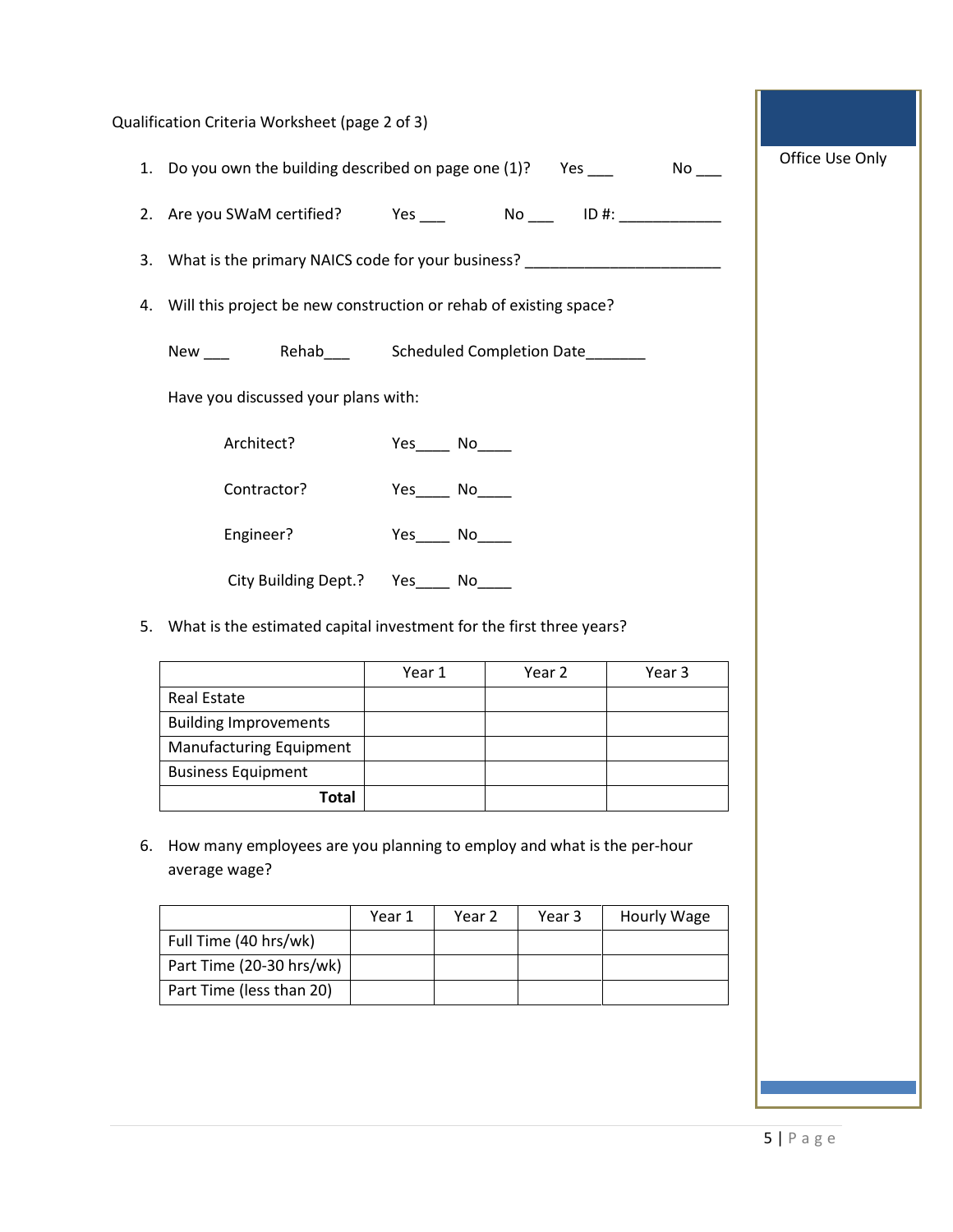|                                                                                                                                                                                                                                | Qualification Criteria Worksheet (page 3 of 3)                                         | Office Use Only |
|--------------------------------------------------------------------------------------------------------------------------------------------------------------------------------------------------------------------------------|----------------------------------------------------------------------------------------|-----------------|
|                                                                                                                                                                                                                                | 7. Will you be providing any employee benefits? Yes                                    |                 |
| Describe: and the second property of the second second second second second second second second second second second second second second second second second second second second second second second second second second | <u> 1980 - Jan Bernard, mars eta biztanleria (h. 1980).</u>                            |                 |
|                                                                                                                                                                                                                                | I, the undersigned, attest that I am an authorized representative of the business firm |                 |
| for which this application is made.                                                                                                                                                                                            |                                                                                        |                 |
| Signature                                                                                                                                                                                                                      | Printed/Typed Name                                                                     |                 |

| <b>Office Use Only</b>                           |  |  |  |  |
|--------------------------------------------------|--|--|--|--|
| Date Received by Office of Economic Development: |  |  |  |  |
| EDA Meeting Review Date: [19]<br>EDA Action:     |  |  |  |  |
| Performance Agreement Signed:                    |  |  |  |  |
|                                                  |  |  |  |  |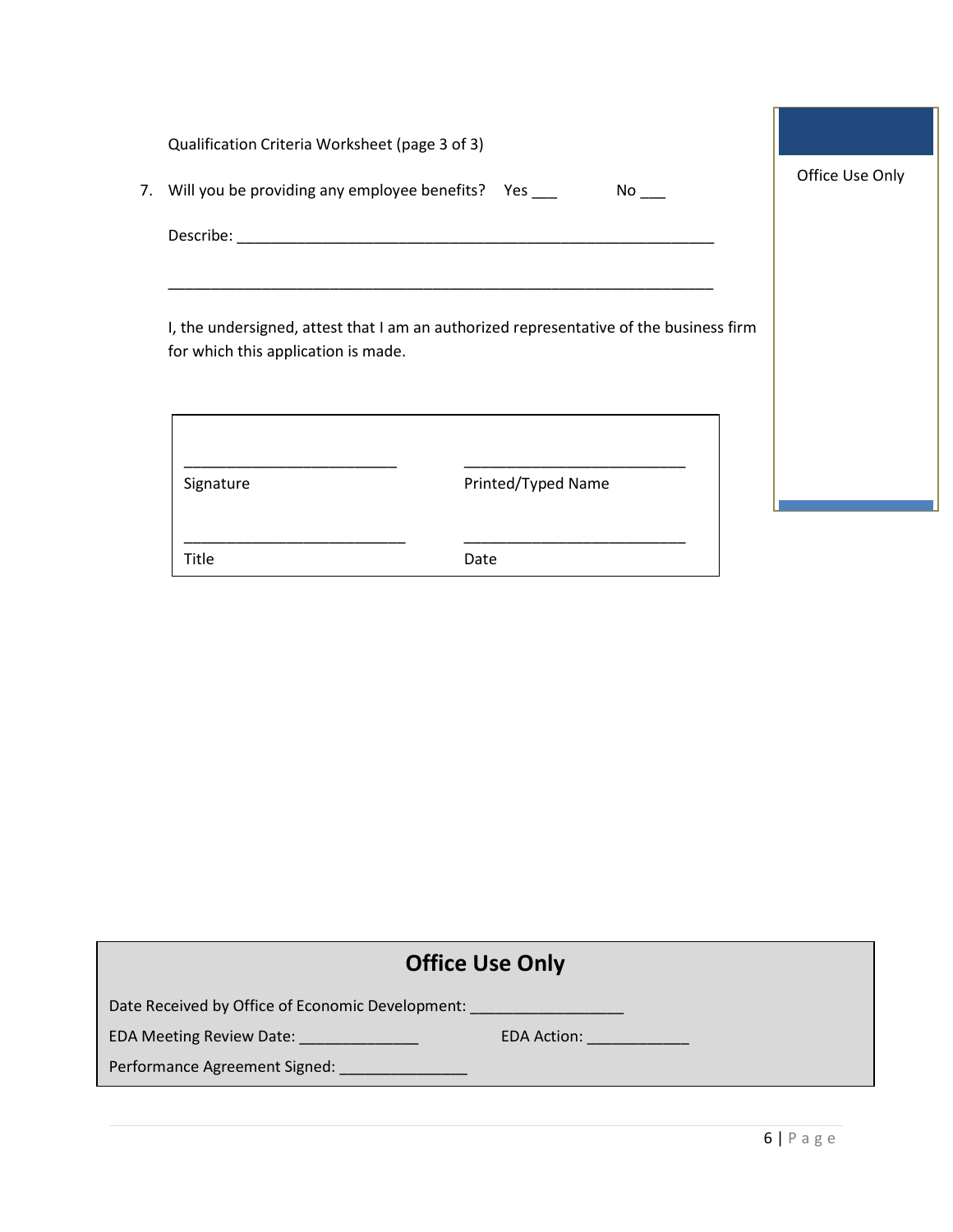<span id="page-8-0"></span>

|  |  | <b>Annual Review Application</b> (page 1 of 2) |  |
|--|--|------------------------------------------------|--|
|--|--|------------------------------------------------|--|

| Due to Commissioner of the Revenue on or before March 1                                                                                                           | Date: __________________             |
|-------------------------------------------------------------------------------------------------------------------------------------------------------------------|--------------------------------------|
|                                                                                                                                                                   |                                      |
| 2. Business Firm Identification Number (FEIN):                                                                                                                    |                                      |
|                                                                                                                                                                   |                                      |
|                                                                                                                                                                   |                                      |
|                                                                                                                                                                   |                                      |
|                                                                                                                                                                   |                                      |
|                                                                                                                                                                   |                                      |
|                                                                                                                                                                   |                                      |
| 8. Date Qualified Tourism Business: _____________                                                                                                                 | Date Business opened: ______________ |
| 9. Has your primary business purpose or location (as described in the performance agreement)<br>changed in the last 12 months? Yes_____ No _____ If 'yes', please |                                      |

| changed in the last 12 months: $1e_3$ and $e_4$ ive and $e_5$ , prease |  |  |
|------------------------------------------------------------------------|--|--|
| describe:                                                              |  |  |
|                                                                        |  |  |
|                                                                        |  |  |

|                                 | Year 1         | Year 2         | Year 3         |
|---------------------------------|----------------|----------------|----------------|
|                                 | Calendar Year: | Calendar Year: | Calendar Year: |
| <b>BPOL</b> fee paid            |                |                |                |
| Property tax paid               |                |                |                |
| M&T tax paid                    |                |                |                |
| Business property tax paid      |                |                |                |
| # Full time employees           |                |                |                |
| (as of December 31)             |                |                |                |
| # Part time employees           |                |                |                |
| (as of December 31)             |                |                |                |
| # Less than Part time employees |                |                |                |
| (as of December 31)             |                |                |                |
| #FTE employees                  |                |                |                |
| Average hourly wage             |                |                |                |
| SWAM ID # (if applicable)       |                |                |                |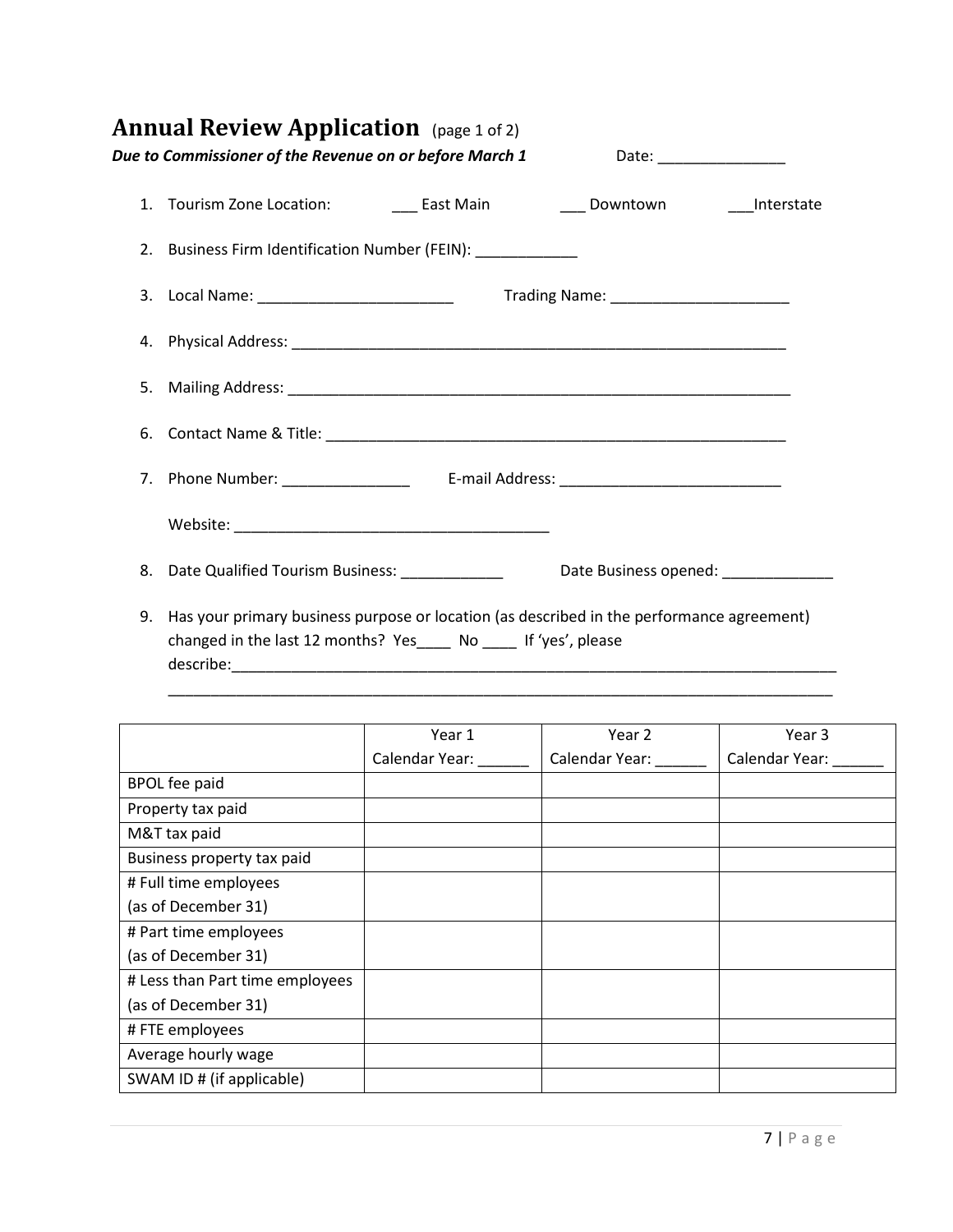Annual Review Application (page 2 of 2)

Business Firm Representative:

I, the undersigned, am an authorized representative of the business firm for which the request is made. I declare under penalty of perjury that this request has been examined by me and is, to the best of my knowledge, an accurate statement. I further affirm that the business firm has met the requirements for the Tourism Zone Program and understand the clawback provisions as set forth in the performance agreement. All records relevant to the requirements of this form shall be made available to the Director of Economic Development.

| Signature                                               | <b>Typed or Printed Name</b> |
|---------------------------------------------------------|------------------------------|
| Title                                                   | Date                         |
| This annual application was witnessed by me this day of | month/day/year               |
| Notary Public                                           | My commission expires:       |

| <b>Office Use Only</b>                        |                               |  |  |
|-----------------------------------------------|-------------------------------|--|--|
| Date Received by Commissioner of the Revenue: |                               |  |  |
| Tax information verified by: _______________  | Application forwarded to EDA: |  |  |
| Reimbursement approved:                       | Check # $/$ date/ amount:     |  |  |